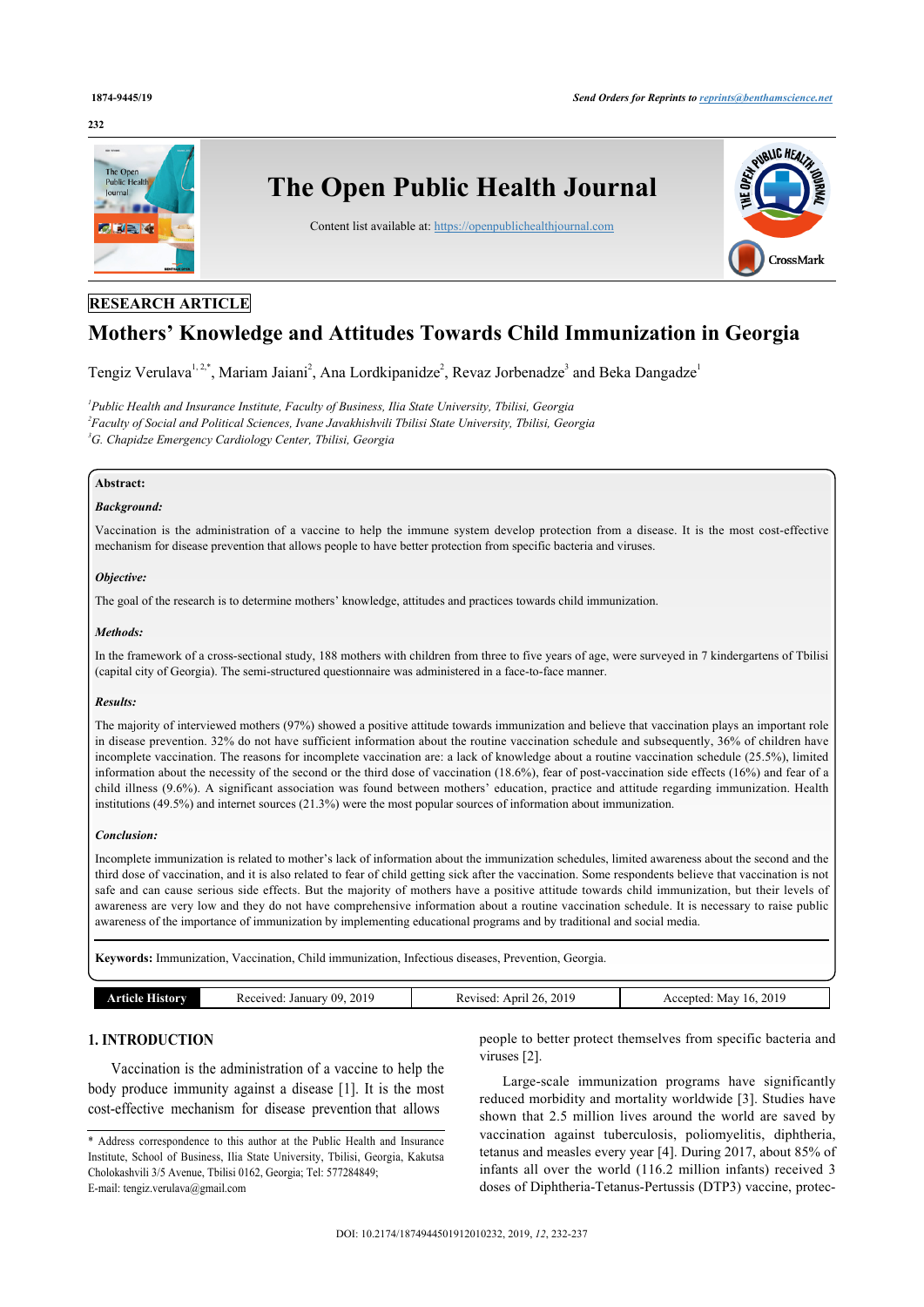ting them against infectious diseases that can cause serious illness and disability or even death. By 2017, 123 countries had reached at least 90% coverage of DTP3 vaccine [\[5\]](#page-5-4).

Georgia is a country in the Caucasus Region, located at the crossroads of Eastern Europe and Asia, with a population of almost 3.7 million [\[6\]](#page-5-5). Following independence, Georgia initiated health care reforms in 1995 [\[7\]](#page-5-6). The reforms' key components included decentralization and change in health care financing [[8](#page-5-7) - [12\]](#page-5-8). These reforms affected much of the health care sector, including the National Immunization Program. The National Immunization Program has been functioning since 1996. The goal of the program is to effectively protect the population from infectious diseases that can be prevented by vaccination and by providing full coverage and high quality services. The scheduled immunization of children and adolescents in Georgia is carried out in accordance with the Public Health Law and the National Immunization Schedule [[9\]](#page-5-9). The Immunization state program funds the vaccines against 12 diseases (tuberculosis, B hepatitis, diphtheria, pertussis, tetanus, polio, Haemophilus influenzae type b, measles, rubella, mumps, rotavirus and pneumococcal infections) in the framework of universal health care program. In addition, two-year pilot program of vaccination against human papillomavirus for the girls born in 2008-2009 has been enabled to prevent cervical cancer. To ensure the high quality of vaccines, the state purchases only vaccines which are pre-qualified by the World Health Organization (WHO). Although Georgia has scaled up its vaccination coverage since 1996, coverage rates remained low over the course of the reforms [[10](#page-5-10)]. For example, estimates in 2003 obtained from Georgia's new Immunization Management Information System reported coverage rates of 75% for DPT-3 and Polio-3, 48% for Hepatitis B-3 and 82% for Measles-1 [[11\]](#page-5-11).

Since 2013, the Universal Healthcare Program (UHCP) has been enacted in Georgia. The goals of UHCP are to improve financial access to health care services and to rationalize expensive hospital services by increasing primary health care utilization[[12\]](#page-5-8). Under the UHCP, Georgia has made significant progress in improving access to health services [[13](#page-5-12), [14\]](#page-5-13). In the recent years funding of the National Immunization Program has significantly increased.

Despite the above-mentioned statistics, vaccination rates for tetanus, diphtheria, meningitis are low and amount 75% [[15\]](#page-5-14). Measles is yet to be eliminated, which still remains one of the main reasons for early childhood mortality. There were 94 cases of measles in Georgia in 2017; 13% of cases occurred in children under the age of 1, and 33% - over the age of 14 years [[16\]](#page-5-15). Knowledge, positive attitudes and appropriate perception towards vaccination are one of the basic means of reducing infectious diseases [\[17](#page-5-16), [18](#page-5-17)]. Studies have confirmed that maternal education and practice has a positive impact on the immunization status [\[19](#page-5-18), [20](#page-5-19)] - Vaccination awareness is significantly higher in mothers with higher education [[21](#page-5-20), [22\]](#page-5-21). The efforts of a robust primary health care approach also have a positive influence [\[23](#page-5-22) - [25\]](#page-5-23).

The accessibility of vaccines affects immunization status. According to the survey conducted in India, 30.5% of respondents were not vaccinated completely due to the low vaccine accessibility [\[24](#page-5-24)].

The negative attitudes from parents such as: mother's fear of vaccination, adverse effects and a tendency to refrain from immunization because of mild illness, are considered to be the barriers for a child vaccination [[25\]](#page-5-23). According to the survey conducted in Georgia, the main reason for abstaining from vaccinations was the negative attitude towards immunization [[26](#page-5-25)]. Mothers with a negative attitude towards immunization do not vaccinate their children, also they do not seek additional information from health workers or other sources (complete distrust). Some specialists who are not involved in immunization and share negative viewpoint also play a role in spreading false information about vaccination [\[27](#page-5-26)]. According to one of the surveys in the USA, some parents believe that vaccination may cause autism [[28\]](#page-5-27).

The surveys confirm that the high coverage of immunization was reached with the help of primary health care [[29\]](#page-5-28). In countries, with an effective primary care system, the level of complete immunization is higher [[30\]](#page-5-29).

The role of media, internet and social media is important for immunization [[31,](#page-5-30) [32\]](#page-5-31). Mothers consider the internet as the second most reliable source after medical workers [\[33\]](#page-5-32). The research shows the necessity of enhancing technical capabilities, as well as interpersonal communication skills of healthcare workers involved in immunization system because they are the most reliable source of information for the majority of mothers[[34\]](#page-5-33).

The goal of this study is to evaluate mothers' knowledge, attitude and behavior towards child immunization. This will enable us to identify the reasons for incomplete immunization and other factors affecting low rates of vaccination. The findings of this research will be useful for planning interventions aimed at expanding vaccine coverage and timing.

## **2. MATERIALS AND METHODS**

This is a cross-sectional descriptive study that was conducted in 7 kindergartens of Tbilisi (capital city of Georgia). There are 157 kindergartens in Tbilisi [\[35\]](#page-5-34), from which 7 locations were randomly selected. Data was collected consecutively from mothers with at least one child (aged 3-5 years) attending the kindergarten. Interviews were carried out daily at 5 PM when mothers usually come to take their children from kindergarten. All mothers were asked to participate in the personal interview survey. The survey instrument was a semistructured questionnaire. The questionnaire was modified from the relevant studies [[36\]](#page-5-35). In order to access the difficulty of the questionnaire, 15 pilot interviews were initially conducted. The field work took place between January and March 2018. In total, 188 respondents were interviewed. Each interview lasted for 35- 45 minutes on average.

The survey instrument tried to assess socio-demographic profile of mothers (such as: age, level of education, employment status, number of children, and the main source of information about immunization). In addition, the survey instrument was constructed in a way to evaluate child's immunization status, reasons for incomplete immunization as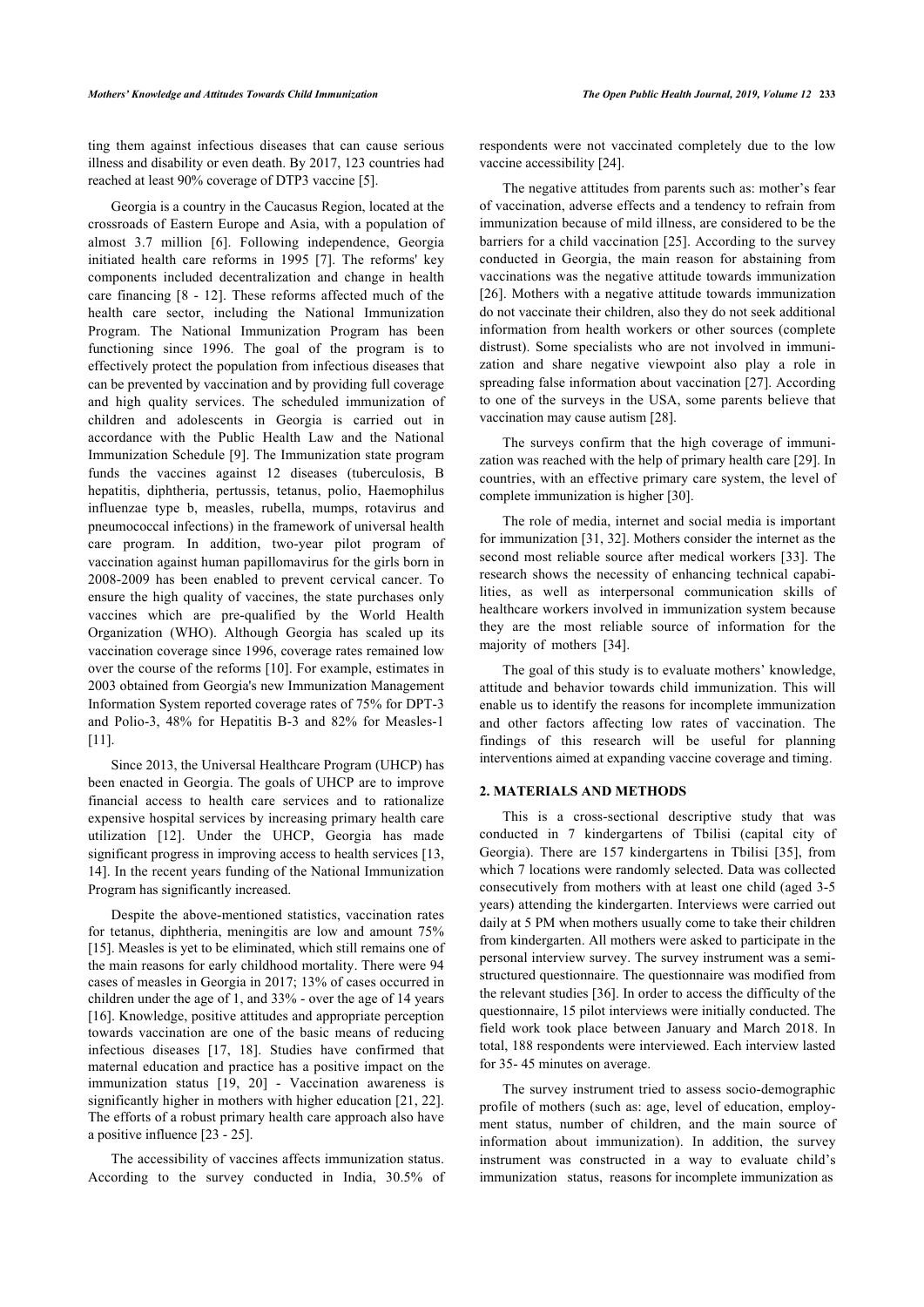<span id="page-2-0"></span>

|  |  |  |  |  |  |  |  | Table 1. Distribution of socio-demographic characteristics of mothers. |  |
|--|--|--|--|--|--|--|--|------------------------------------------------------------------------|--|
|  |  |  |  |  |  |  |  |                                                                        |  |

| S.NO           | <b>Social-Demographic Indicators</b> | $n = 188$ | Percentage Share (%) |
|----------------|--------------------------------------|-----------|----------------------|
| 1              | Age                                  |           |                      |
|                | $<$ under 20                         | 14        | 7.4                  |
|                | $21 - 25$                            | 49        | 26.1                 |
|                | $26 - 30$                            | 91        | 48.4                 |
|                | $31 - 35$                            | 22        | 11.7                 |
|                | 36-40                                | 8         | 4.3                  |
|                | >41                                  | 4         | 2.1                  |
| $\overline{2}$ | <b>Education</b>                     |           |                      |
|                | Incomplete secondary education       | 10        | 5.3                  |
|                | Full secondary education             | 53        | 28.2                 |
|                | Bachelor's Degree                    | 110       | 58.5                 |
|                | Master's Degree                      | 15        | $\ \ 8.0$            |
| $\mathbf{3}$   | <b>Employment Status</b>             |           |                      |
|                | Employed                             | 42        | 22.3                 |
|                | unemployed                           | 146       | 77.7                 |
| 4              | The number of children               |           |                      |
|                | 1 child                              | 83        | 44.1                 |
|                | 2 children                           | 96        | 51.1                 |
|                | 3 children                           | 21        | 11.2                 |
| 5              | <b>Immunization status</b>           |           |                      |
|                | Complete                             | 120       | 64                   |
|                | Incomplete                           | 68        | 36                   |

#### <span id="page-2-1"></span>**Table 2. The Knowledge, attitudes and perceptions of mothers (n = 188).**

| S.No | <b>Knowledge Assessment Questionnaire</b>                                   | Yes $(\% )$ | No $(\% )$ | I Find it Hard to<br>Answer $(\% )$ |
|------|-----------------------------------------------------------------------------|-------------|------------|-------------------------------------|
|      | Do you have the information about routine vaccination schedule?             | 63          | 10         |                                     |
|      | Do you have a positive attitude towards immunization?                       | 76          |            |                                     |
|      | Do you think that diseases can be prevented through vaccination?            | 58          | 19         | 23                                  |
|      | Are you satisfied with the immunization campaigns launched by government?   | 71          |            | 20                                  |
|      | Do you know about the beginning and completion period of child vaccination? | 73          | 6          | 21                                  |
| 6    | Do you think that side effects of vaccine are dangerous?                    |             | 89         |                                     |
|      | Do you think that child with common cold should be vaccinated?              | 48          | 34         | 18                                  |
| 8    | Do you think that Child with a fever should be vaccinated?                  | 13          | 49         | 38                                  |
| Q    | Do you think that Child with diarrhea should be vaccinated?                 | 42          | 12         | 46                                  |

well as knowledge, attitude and practice of mothers regarding immunization. Results are summarized as follows.

Ethical approval was obtained from the Health Policy Institute and informed consent obtained from mothers. Data entry and analysis were conducted using Microsoft Excel and SPSS.

## **3. RESULTS**

The majority of surveyed mothers (48.4%) were between the ages of 26 and 30. In terms of the level of education, the respondents were characterized by relatively non-homogenous composition. The majority of respondents had higher education (bachelor's degree - 58.5%, Master's degree – 8%), one-third had a full secondary education (28.2%). The majority of mothers were unemployed (77.7%) and had 2 children (51.1%) (Table **[1](#page-2-0)**).

The majority of respondents (66%) showed a positive attitude towards immunization, 71% were satisfied with the immunization campaign carried out by the government. Fifty eight% of respondents considered that some diseases can be prevented by immunization, and only 4% thought that vaccination is harmful. 63% of respondents had information about vaccination calendar. Seventy three% considered that children should be vaccinated at birth. Thirty four% believed that a child with acute respiratory infections should not be vaccinated; 49% considered that a child with a fever should not be vaccinated; 42% believed that a child with diarrhea may be vaccinated (Table **[2](#page-2-1)**).

73% of respondents considered their children as completely vaccinated (64%). Apart from the lack of information about vaccination calendar, less awareness about the second or third dose of vaccine (18.6%) can also be mentioned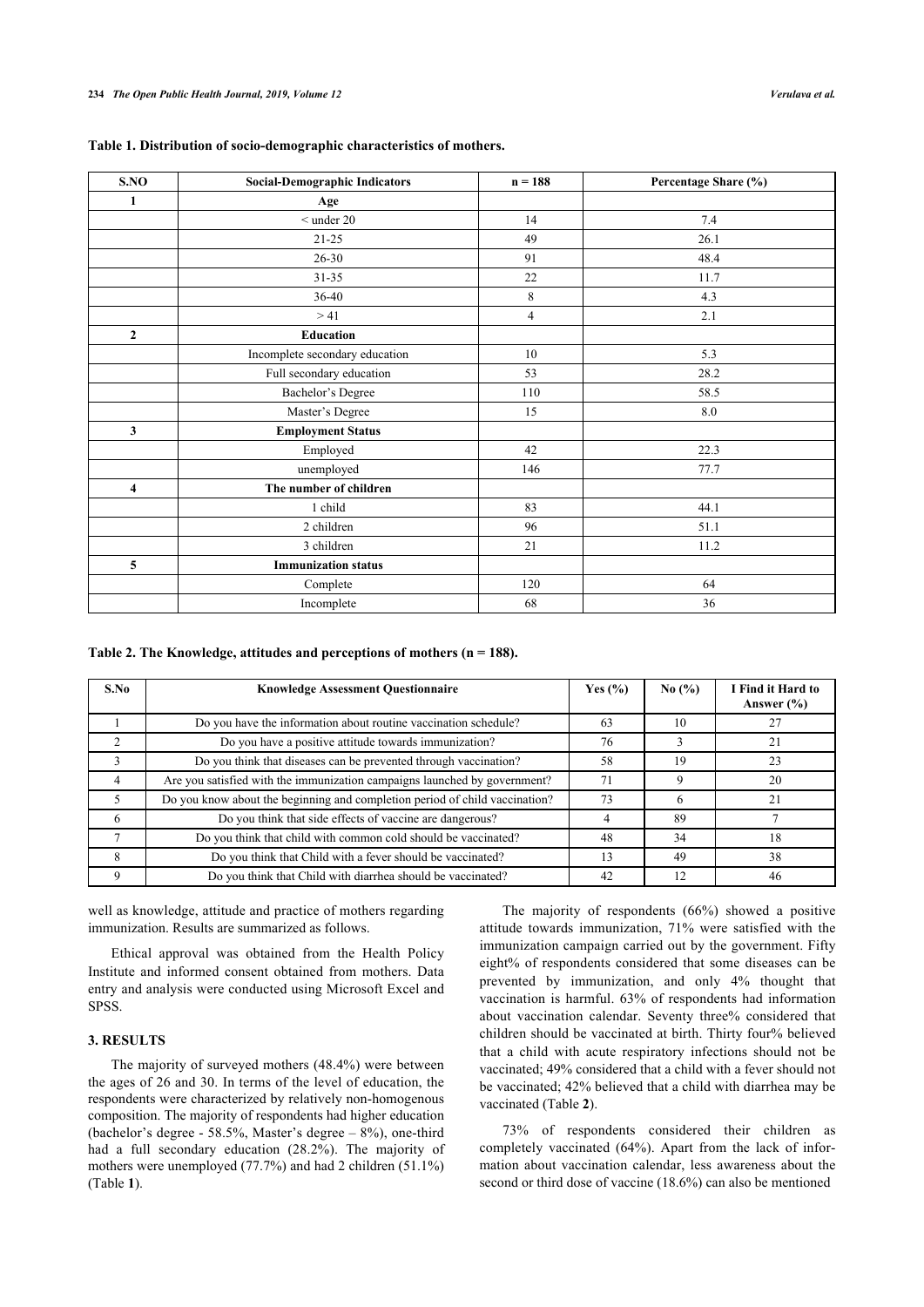| S.No | <b>Reasons for Incomplete Immunization</b>                                 | Total | $\frac{6}{9}$ |
|------|----------------------------------------------------------------------------|-------|---------------|
|      | Mother was too busy                                                        |       | 10.1          |
|      | There is no risk of infection                                              |       | 2.7           |
|      | The vaccine was not available                                              |       | 2.1           |
|      | The time for Immunization is not convenient                                |       | 4.3           |
|      | The child was not vaccinated because of illness                            |       | 9.6           |
|      | Mother does not have information about the need for a second or third dose | 13    | 18.6          |
|      | Distrust in the vaccination                                                |       | 4.8           |
|      | Fear of side effects after vaccination                                     |       | 16.0          |
|      | Do not have the information about the routine vaccination schedule         |       | 25.5          |
| 10   | Was not aware of the need for the immunization                             |       | 6.3           |

<span id="page-3-0"></span>**Table 3. Reasons for incomplete immunization (n = 68).**

as one of the main reasons for mother's choice to abstain from vaccination. Some respondents believed that vaccination is harmful and had fear regarding the side effects (16%) (Table **[3](#page-3-0)**).

<span id="page-3-2"></span>**Table 4. Connections between socio-demographic characteristics and immunization status.**

|                                   | <b>Immunization Status</b>  |                          |  |  |  |  |  |  |
|-----------------------------------|-----------------------------|--------------------------|--|--|--|--|--|--|
|                                   | Complete $n=120(64%)$       | Incomplete n=68<br>(36%) |  |  |  |  |  |  |
| <b>Education of Mother</b>        |                             |                          |  |  |  |  |  |  |
| Incomplete secondary<br>education | 2(20%)                      | $8(80\%)$                |  |  |  |  |  |  |
| Full secondary<br>education       | 10 (18.9%)                  | 43 (81.1%)               |  |  |  |  |  |  |
| Bachelor's Degree                 | 95 (86.4%)                  | $15(13.6\%)$             |  |  |  |  |  |  |
| Master's Degree                   | 13 (86.7%)                  | $2(13.3\%)$              |  |  |  |  |  |  |
|                                   | <b>Employment of Mother</b> |                          |  |  |  |  |  |  |
| employed                          | 18 (43%)                    | 24 (57%)                 |  |  |  |  |  |  |
| unemployed                        | 102 (70%)                   |                          |  |  |  |  |  |  |
| <b>The Number of Children</b>     |                             |                          |  |  |  |  |  |  |
| 1 child                           | 21(25%)                     | 50 (75%)                 |  |  |  |  |  |  |
| 2 children                        | 81 (84%)                    | 15(16%)                  |  |  |  |  |  |  |
| 3 children                        | 19 (90%)                    | 2(10)                    |  |  |  |  |  |  |

Medical staff (49.5%) and internet (21.3%) have had an increasing effect on vaccine perceptions and vaccine decisionmaking. (Table **[5](#page-3-1)**)

<span id="page-3-1"></span>**Table 5. Main sources for receiving information about the immunization.**

| <b>Source</b>         | N  | $\frac{6}{9}$ |
|-----------------------|----|---------------|
| Medical workers       | 93 | 49.5          |
| Television            | 27 | 14.4          |
| Internet              | 40 | 21.3          |
| <b>Printed Press</b>  |    | 3.7           |
| Friends and relatives | າາ | 117           |

The relationship between immunization status and demographic characteristics, such as the mother's education level and employment status was examined. The research confirmed that mothers' education has an influence on child immunization. Majority of mothers with higher education had vaccinated their children completely. 86.7% of mothers with a

Master's degree and 86.4% of mothers with Bachelor's degree had vaccinated their children completely, while the children of most mothers with secondary education were not completely vaccinated. Levels of complete immunization for the first child were relatively lower than those of the second and third child. The main reason for this can be the awareness of mothers and an improved knowledge concerning the benefits of immunization (Table**4**).

## **4. DISCUSSION**

The results demonstrate that mothers have positive attitudes towards immunization and the majority of them vaccinate their children. The majority of mothers believe that vaccination plays an important role in disease prevention. The research also confirmed that education and employment status of the mother showed an effect on child immunization. Mothers with higher education were more likely to be fully vaccinating their children. The similar connection between the mother's education level and immunization status was observed in other studies as well [\[37,](#page-5-36) [38](#page-5-37)]. The children of unemployed mothers were more likely to be fully vaccinated than the children of employed mothers. A similar connection between the employment status of a mother and the level of immunization was observed in other studies as well [[39\]](#page-5-38).

Rates of full immunization for the first child were relatively lower than for the second and the third child. The above-mentioned results highlight the positive influence of mother's education, awareness and experience on immunization status. The connections between child order and immunization status were observed in other researches as well [[40\]](#page-5-39).

The research showed that almost one-third of children were not fully vaccinated, which is mainly related to mother's lack of information about the immunization calendar, also less awareness of the second and the third dose of vaccination. Some respondents believe that vaccination is not safe and they fear the possible side effects. The child's poor health condition at the time of vaccination was also blamed as the main reason for incomplete immunization.

The study showed that the most important source of information on vaccination is medical staff. It is necessary to increase the use of mass media (television, radio, printed press, Internet) to raise awareness about the importance of immunization. In this regard, efforts of electronic media in recent years may increase the immunization indicator.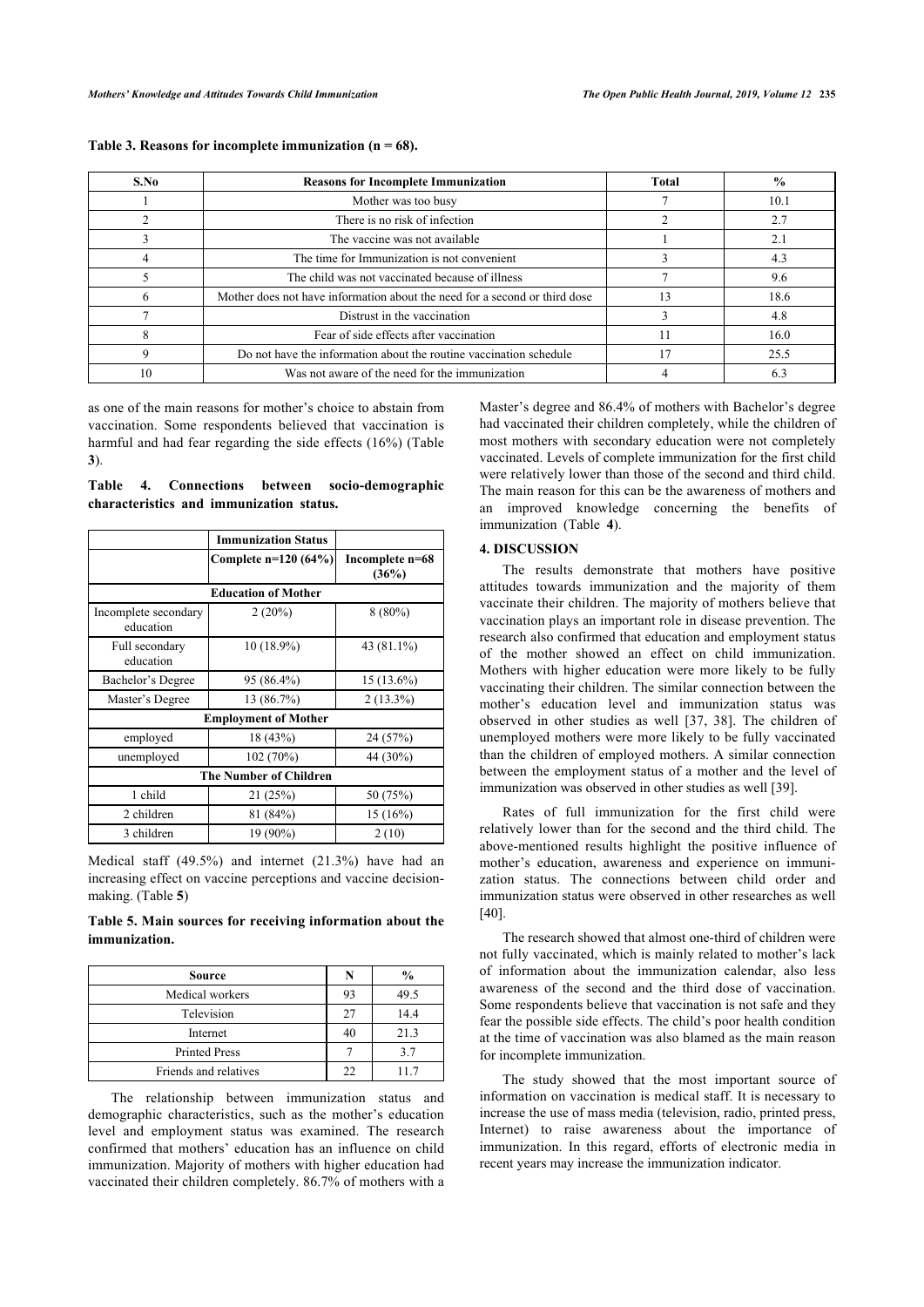#### **236** *The Open Public Health Journal, 2019, Volume 12 Verulava et al.*

## **CONCLUSION**

The majority of mothers showed positive attitude towards child immunization. They believed that vaccination plays an important role in preventing some diseases. At the same time, the indicator of their awareness waslow – the majority of mothers vaccinate their children but do not have comprehensive information about a routine vaccination schedule. It is necessary to raise public awareness on the importance of immunization by education programmes, electronic and mass media.

## **QUESTIONNAIRE**

- **1. Age**
- < under 20
- 21-25
- 26-30
- 31-35
- 36-40
- $> 41$

## **2. Education**

- Incomplete secondary education
- Full secondary education
- Bachelor's Degree
- Master's Degree

#### **3. Employment Status**

- Employed
- unemployed
- **4. The number of children**
- 1 child
- 2 children
- 3 children
- **5. Immunization status**
- Complete
- Incomplete

**6. Do you have the information about routine vaccination schedule?**

a) Yes b) No c) I find it hard to answer

**7. Do you have a positive attitude towards immunization?**

a) Yes b) No c) I find it hard to answer

**8. Diseases can be prevented through vaccination**

a) Yes b) No c) I find it hard to answer

**9. Are you satisfied towards the immunization campaigns launched by government**

a) Yes b) No c) I find it hard to answer

**10. Do you know about the beginning and completion period of child vaccination?**

- a) Yes b) No c) I find it hard to answer
- **11. Are side effects of vaccine dangerous?**
- a) Yes b) No c) I find it hard to answer
- **12. Child with common cold be vaccinated**
- a) Yes b) No c) I find it hard to answer
- **13. Child with a fever be vaccinated**
- a) Yes b) No c) I find it hard to answer
- **14. Child with diarrhea be vaccinated**
- a) Yes b) No c) I find it hard to answer

#### **15. Reasons for incomplete immunization**

- a) Mother was too busy
- b) There is no risk of infection
- c) The vaccine was not available
- d) The time for Immunization is not convenient
- e) The child was not vaccinated because of illness

f) Do not have information about the need for second or third dose

- g) No belief in the vaccination
- h) Fear of side effects after vaccination

i) Do not have the information about routine vaccination schedule

g) Was not aware of the need for immunization

## **16. Information sources on immunization**

- a) Medical workers
- b) Television
- c) Internet
- d) Press
- e) Friends and relatives

## **ETHICS APPROVAL AND CONSENT TO PARTICIPATE**

Ethical approval was obtained from the Health Policy Institute.

## **HUMAN AND ANIMAL RIGHTS**

No animals/ humans were used for the studies that are the basis of this research.

## **CONSENT FOR PUBLICATION**

Informed consent was obtained from mothers.

## **AVAILABILITY OF DATA AND MATERIALS**

Not applicable.

#### **FUNDING**

None.

## **CONFLICT OF INTEREST**

The authors declare that they have no conflict of interest, financial or otherwise.